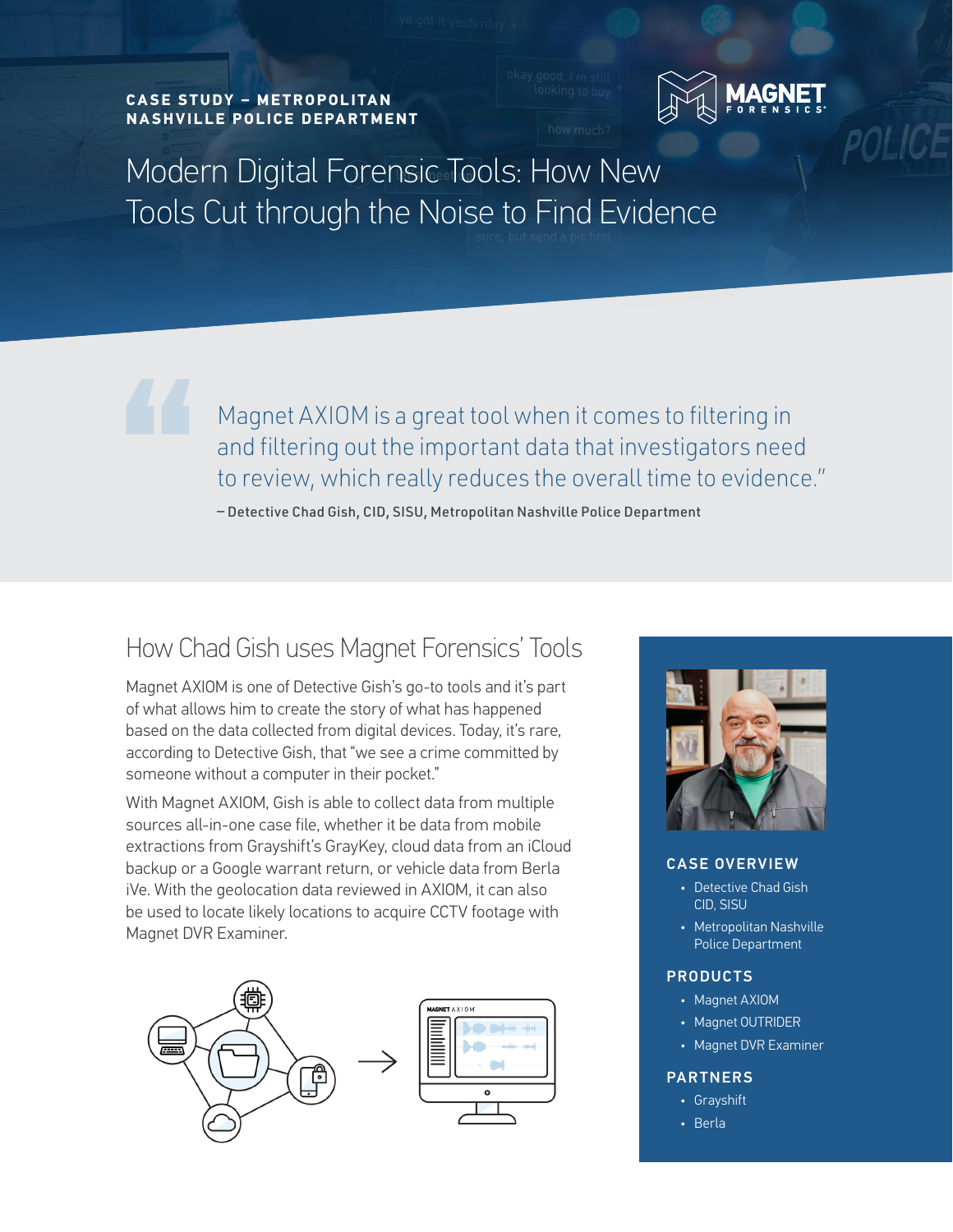## Things Were Simpler in the Good Old Days, Except When it Comes to Digital Forensics

Detective Chad Gish of the Metropolitan Nashville Police Department, digital forensics veteran of 17+ years – with total service time of more than 24 years – has been working cases with digital evidence before the boom of modern digital forensic investigations. When Detective Gish first joined the Cybercrime and Digital Forensics (CID) unit, building a case that included digital evidence with the tools at the time was challenging, even though the devices under investigation were much simpler.

Detective Gish remembers how difficult it was to determine where specific image files came from before forensic tools were able to acquire extended attribute and spotlight metadata. When that data wasn't available, all that could be proven was that a suspect possessed an illicit image. Examiners couldn't always prove how the picture ended up on the device, show how it was airdropped onto that device, or attribute the image to the suspect's account. In some scenarios, this could be the difference between conviction and acquittal based on lack of evidence.

Now, digital forensic tools are benefitting from broader advancements in technology, allowing examiners to streamline their workflows and cut through the digital noise to locate, recover, and collect evidence faster. During the transition







The number of digital devices involved in an investigation is growing, averaging around 6 devices per person\*, making acquisition, processing and analysis logistically challenging, timeconsuming and expensive. \* The 2022 IDC MarketScape

from largely computer-based to mobile-first investigations, Detective Gish has witnessed the way officers investigate digital evidence has changed. The advancements in technology have afforded examiners like him new tools to reduce the time it takes examiners and investigators to uncover evidence on digital devices.

We need ways to recover data quickly, especially for those high-profile, priority cases, and the technology needs to evolve to allow us to do so."

— Detective Chad Gish, CID, SISU Metropolitan Nashville Police Department

"Even though phones used to be a lot smaller and store less data, it could take 2 or 3 months sometimes to get access to the data," said Detective Gish. "With today's tools, often times we can get the data we need in less than a day. We need ways to recover data quickly, especially for those high-profile, priority cases, and the technology needs to evolve to allow us to do so."

Computer forensics experts have formally been a part of law enforcement agencies for over 40 years. Specialized computer forensic groups were established in the mid-1980s, such as the FBI's Computer Analysis and Response team and the Met's Computer Crime Department, but the rise of the modern digital forensics lab can be more closely aligned with the emergence of the smart phone. The landscape of policing changed with the launch of the first iPhone in January 2007 and the first Android device, the HTC Dream in 2008. Now, some 15 years later, about 90% of devices entering digital forensics labs are smart phones according to digital examiners.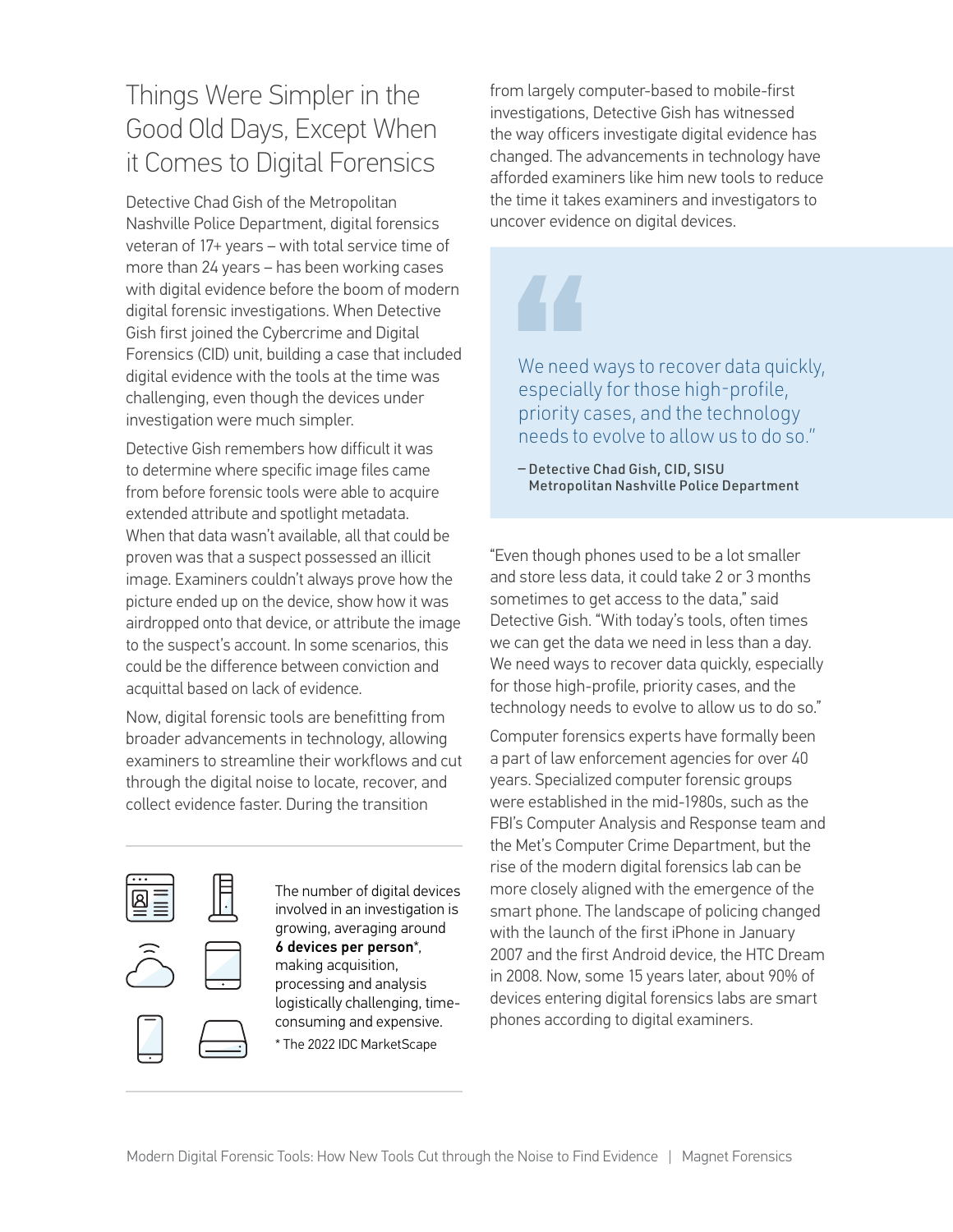## Adapting to Change

Adapting to changing technology has more or less been a mandate of the role for Detective Gish, necessitated in large part by the need to reduce time to evidence, while leveraging technology to bridge the gap between demand for and the shortage of digital forensic examiners. With today's case backlogs, it's unrealistic to expect that examiners could go through every single detail of every single device on every case.

Even though there's way more data these days, I only need a small amount of it. Today's tools allow me to go get that data much more easily."

— Detective Chad Gish, CID, SISU Metropolitan Nashville Police Department

"Just this year, we've probably investigated 500 cases, and I'm currently working on one case that has about 50 phones that need to be processed," said Detective Gish.

The storage capacity of mobile devices has also grown exponentially with each passing year and device security has grown in complexity posing significant challenges to investigators. In a recent case, Detective Gish processed two phones that had over 250 gigabytes of data each for a single suspect.

"This is becoming common for almost every case now," said Detective Gish. "It's a lot. Even though there's way more data these days, I only need a small amount of it. Today's tools allow me to go get that data much more easily."

Advancing the capabilities of new tools also helps to offset the experience gap. Detective Gish points out that a lot of the new examiners haven't necessarily grown up in digital forensics or don't have a lot of experience yet, so if the tools can be designed to pick up some of the slack, to be easy to use, and to be reliable now and into the future, it helps to overcome the experience gap as new examiners are onboarded.

For Detective Gish, it's especially important that digital forensic tools continue to develop new solutions to reduce time to evidence, because in the backlog there's evidence that can save a life, that can protect a child. It's even more important when evidence is received for a high priority case and digital forensic examiners are already stretched thin. When the pace of the clock marches forward incessantly, being able to get any advantage is necessary.

### How Triaging Tools Reduce the Overall Time to Evidence

"Triage is another tool we have, where we can quickly scan a device before breaking it down," Gish said. "We can review triage reports, so we know where the needle in the haystack is before we even start the search."

Triage reports, provided by tools like Magnet OUTRIDER, become a starting line for Gish, especially when it comes to CSAM cases. When the case includes multiple devices, Magnet OUTRIDER helps to identify some basic but very useful things to reduce the overall time to evidence, such as which device was used most recently and what cloud accounts

|   | <b>LOCATED APPLICATIONS</b>  |         | <b>COLLECT FILES</b><br>Application                                      | Location                                                                                                                                           |  |
|---|------------------------------|---------|--------------------------------------------------------------------------|----------------------------------------------------------------------------------------------------------------------------------------------------|--|
| ▭ | Anti-Forensic Files          | 8       | Bitcoin/Litecoin/Other Wallet File<br>Bitcoin/Litecoin/Other Wallet File | /Users/randy/Documents/Test Data/Crypocurrency/wallet.dat<br>/Volumes/TestData/Crypocurrency/wallet.dat                                            |  |
| Φ | Cloud Files                  | 4       | Bitcoin/Litecoin/Other Wallet File<br>Bitcoin/Litecoin/Other Wallet File | /Users/randy/Documents/Test Data/CompressedVersion.zip:Crypocumency/wallet.dat<br>/Volumes/TestData/CompressedVersion.zip.Crypocurrency/wallet.dat |  |
| о | <b>Collect Files</b>         | ä       |                                                                          |                                                                                                                                                    |  |
| c | Cryptocumency Files          | 4       |                                                                          |                                                                                                                                                    |  |
| ▭ | Dark Web Files               | 8       |                                                                          |                                                                                                                                                    |  |
| c | <b>Encryption Files</b>      | 8       |                                                                          |                                                                                                                                                    |  |
| ∊ | P2P Files                    | ń       |                                                                          |                                                                                                                                                    |  |
| с | <b>VM Files</b>              | 4       |                                                                          |                                                                                                                                                    |  |
|   | <b>WEB BROWSER ARTIFACTS</b> |         |                                                                          |                                                                                                                                                    |  |
| ▭ | <b>Browser History</b>       | 171     |                                                                          |                                                                                                                                                    |  |
|   | <b>KEYWORD HITS</b>          |         |                                                                          |                                                                                                                                                    |  |
| o | <b>Built-in Keyword Hits</b> | 19      |                                                                          |                                                                                                                                                    |  |
|   | Keyword Hits                 | 169     |                                                                          |                                                                                                                                                    |  |
| Q | Regex Keyword Hits           | $\circ$ |                                                                          |                                                                                                                                                    |  |
|   | <b>CSAM DETECTION</b>        |         |                                                                          |                                                                                                                                                    |  |
| o | CRC CSAM Hits                | 126     |                                                                          |                                                                                                                                                    |  |
|   | <b>ERRORS AND WARNINGS</b>   |         |                                                                          |                                                                                                                                                    |  |
| ▭ | <b>Filesystem Errors</b>     | 319     |                                                                          |                                                                                                                                                    |  |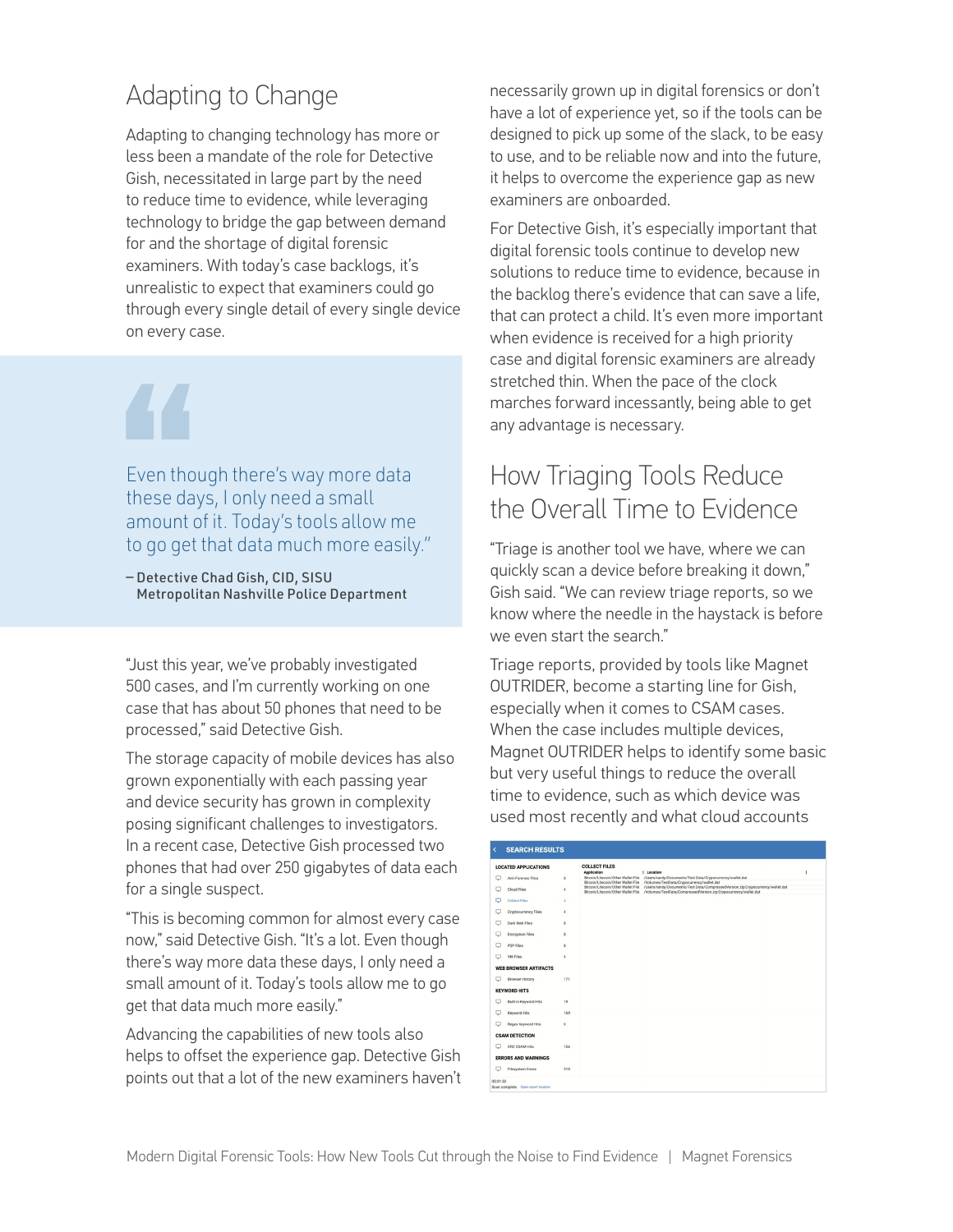have been accessed from that device. Once some of this information has been uncovered, it's easier to prioritize which of those devices to analyze first and then search warrants can also be written right away for the specific cloud accounts identified.

### Emerging Data Sources

Not only are new tools changing the way that Detective Gish approaches cases, but so too are emerging sources of data.

"If someone said to me, you could have five unlocked iPhones or you could have the cloud data associated with those phones, if this were 2013, I'd have taken the phones hands down. But, now, I'd have to really think about that. It's a much tougher decision today."

In the last 7 or 8 years, as more data has moved to the cloud, Gish has been impressed by the amount of evidence you can collect from cloud packages that are acquired with a warrant return or things like iOS backups from iCloud. In some cases, Gish suggested, albeit rather facetiously, that if you hand that data to an investigator, they may think they have the data from the phone itself.

The case came together by using data from different sources to layer the evidence together, which gave us the story of what was happening."

— Detective Chad Gish, CID, SISU Metropolitan Nashville Police Department

Nevertheless, with the data that's being stored by cloud service providers, such as Google, WhatsApp, Microsoft O365, etc., not only can

you get data from the different messaging apps, but you can also get additional data for the user, like waypoint data. Gish shared an example where in one homicide investigation he could see the exact moment the trigger was pulled. The victim was murdered while driving, so Gish was able to see waypoint data that was registering consistent speed until the time the victim was shot and then he could see the speed immediately drop until the car stopped where it was found on the side of the highway.

Leveraging cloud data to identify the moment that the car began to slow was a critical discovery for Detective Gish. Doing so allowed him to quickly establish time of death, expediting the investigative process, and reducing the overall time to evidence. In this case, it allowed Detective Gish to quickly understand that by the time he had arrived at the scene, the victim had already been there for a few hours. In turn, this afforded his team more information for when they were canvassing the area for witnesses.

As new data sources become available, being able to correlate data between sources becomes increasingly important, as is capitalizing on new data sources that become available to find not only more evidence, but also more pertinent evidence.

According to Gish, on one case where there were several car-jackings, he and his team we were able to acquire data from the vehicles once they were recovered, plus they were able to recover the phones from the suspects. What they did to piece the sequence of events together was acquire the waypoint data from the suspect's cloud accounts, correlate that with the route data from the vehicles, and then they used that to identify where the best locations would be to recover video from CCTV.

"The case came together by using data from different sources to layer the evidence together, which gave us the story of what was happening."